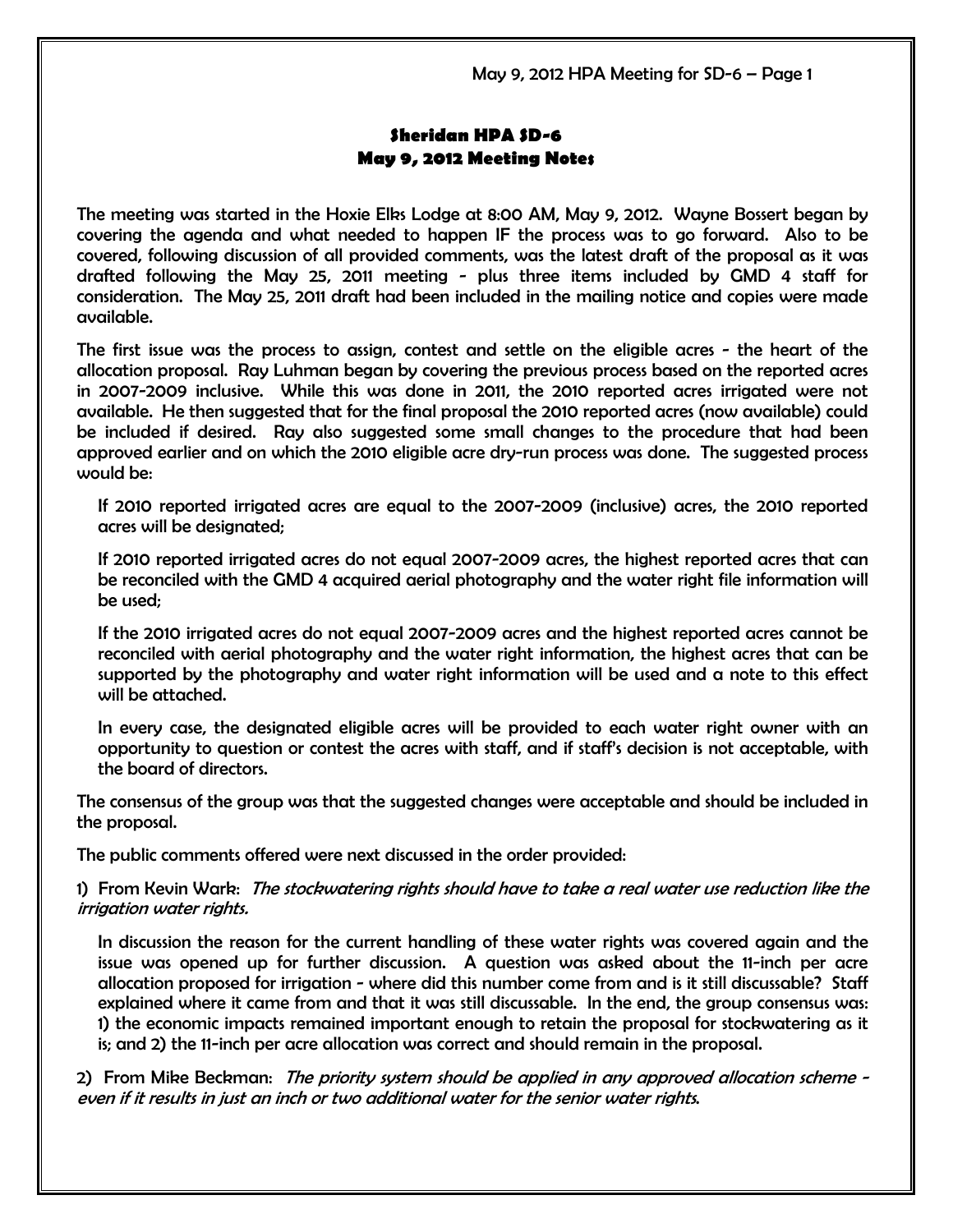Staff explained again why the share-the-pain philosophy was opted for rather than a priority based approach. Staff offered for discussion a process whereby the priority system could be done, but advised that the total pumpage level for the 5-year period would remain the same, so any additional allocations to senior rights would be at the expense of junior rights. The basis of the priority approach would have the stakeholders determining the median allocation level, and the minimum and maximum levels. The median allocation would be assigned to the median water right file with the most senior right being assigned the maximum allocation level and the most junior right getting the minimum level. Each water right along the scale would get an equal step allocation. All allocations would be converted to total acrefeet for the LEMA period. The further the minimum and maximum allocation choices were from the median value, the more water would be cut from the juniors and dedicated to the seniors.

Following questions and discussion, the consensus was to leave the approach alone, and the allocation level at 11-inches per eligible acre.

3) From Harold Murphy: Had three items initially, but based on private discussions before this meeting, the first two issues were withdrawn. His remaining comment was: The consequences of the state permitting of water usage by the oil drilling industry and the possible selling of water by water right holders could greatly affect the end result of whether the depletion objective is met. In his opinion, these oil and gas exempt water rights should be handled in the proposal.

In discussion, the issues were: 1) how many exempt water rights might be expected?; and 2) what hydrologic impacts to the HPA might they have? While it is theoretically true that the nondomestic exempt water rights would negatively affect whatever total pumpage value ultimately set, it was the consensus of the group that the oil and gas exempt water use would not likely be significant in the initial 2013-2017 LEMA period, and if it did become so, this issue could be dealt with in the annual reviews and the more formal ending review. There was no support for addressing domestic water rights in this proposal in any fashion different than what is currently in place.

4) From Archie Moss: *The boundaries are not correct - should be the entire GMD; SD-6 should go* forward ONLY if TH-5 and SD-1 develop proposals within the next 2-3 years. If they don't, the SD-6 proposal should cease; There needs to be a formal voting process developed - suggested that each water right get one vote; and the water right priority system should be followed more.

As with the other comments, the original mind-set for each of these decisions was covered. There was considerable discussion on the voting issue. When completed, the consensus was to leave the proposal unchanged.

The three new items were discussed next. They were:

1) Exempt water rights - should they be ignored or included? This issue had already been settled in the above discussion, so there was no direction at this time to include it into the proposal.

2) Multi-year Flex Account (MYFA) conversion process - should such a conversion be ignored or included? GMD 4 staff commented on the benefits of including such a procedure and stated that it had no downside. Staff suggested that every water right be given the opportunity to enroll into a MYFA on or before October 1, 2013 provided the MYFA period starts in 2013 and runs concurrently with the LEMA period. This would allow any MYFA right to exceed its annual quantity in any year as long as the 5-year MYFA quantity (which may be equal to or less than the LEMA allocation) is not exceeded. The consensus was to include this authority into the proposal as proposed by GMD 4 staff.